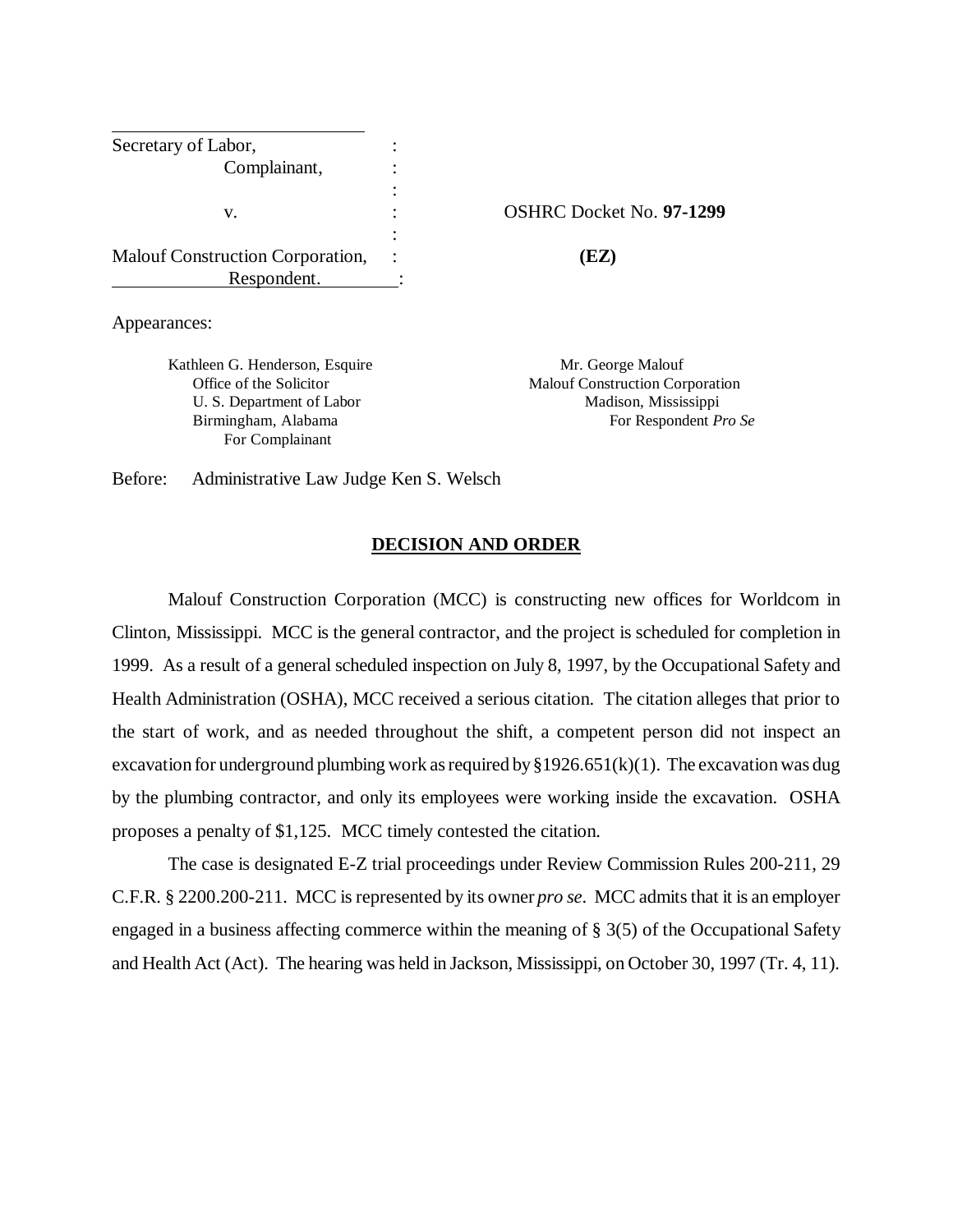MCC argues the multi-employer worksite defense and asserts that it was unreasonable to expect MCC to prevent or detect the lack of inspection by a competent person. The court agrees and vacates the alleged violation.

## *The Inspection*

In October 1996, MCC, as general contractor, began construction of a new office complex for Worldcom headquarters in Clinton, Mississippi. The complex covers 86 acres and will include four separate office buildings (Tr. 66, 204, 211). MCC has approximately forty-six employees on-site including a project manager, project superintendent, and a full-time safety officer (Tr. 128, 130-131, 210). In addition to overseeing the work of contractors, MCC is responsible for some concrete work.

 Forty-four contractors work on the project, including J. L. Roberts Plumbing and Heating (Roberts Plumbing), the plumbing contractor (Tr. 25, 127). In business since 1951, Roberts Plumbing has annual revenues of \$10 million and is an experienced plumbing contractor with approximately one hundred plumbing jobs at any one time including many underground jobs (Tr. 190-192).

 Initially at Worldcom, Roberts Plumbing was responsible for installing all plumbing, heating, and air-conditioning piping and equipment above the ground (Exh. R-8). Another plumbing contractor, Jesco, was responsible for all underground plumbing work. Sometime prior to July 8, 1997 (the date of OSHA's inspection), Roberts Plumbing was also awarded the underground plumbing work (Tr. 26-28).

On July 8, 1997, at approximately 8 a.m., Worldcom's architect and engineer issued a change order with drawings to replace and add new underground storm sewer lines for building #3. MCC and Roberts Plumbing were expecting the change order. However, the changes involved more pipe than Roberts Plumbing expected. The change order was to correct an error and required intersecting an existing underground 12-inch pipe installed by Jesco with an additional 10-inch pipe extending 35 feet. The ground had already been graded and was ready for pouring the concrete floor (Exhs. C-1, R-1; Tr. 30-32, 36-37, 45, 51, 60, 62). Based on elevation plans, Roberts Plumbing anticipated that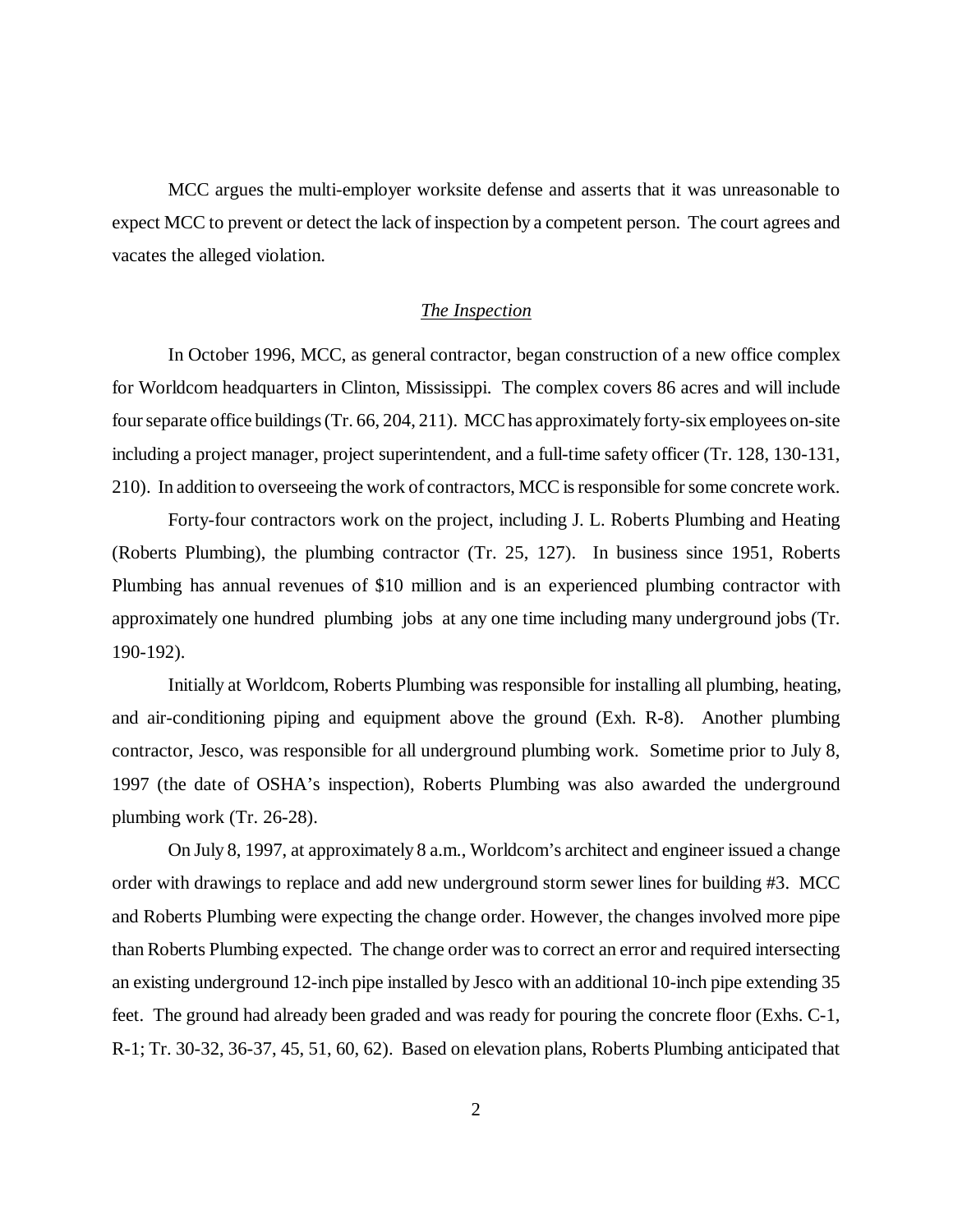the 12-inch pipe was buried less than 5 feet (Tr. 35-36, 38, 67). Robert Lyle, job superintendent for Roberts Plumbing, assigned the excavation work to Charles Young, backhoe operator, and the plumbing work to Larry Howard and Mike Martin, plumbers, and Chris Gibson, helper (Tr. 34, 40, 105). This was Roberts Plumbing first underground work at Worldcom (Tr. 27). In order to cut through 12-inch pipe and other plumbing work, Lyle knew employees would enter the excavation (Tr. 32, 35).

At approximately 9 a.m., the backhoe began digging for the 12-inch pipe (Tr. 34). The backhoe operator removed the dirt from around the pipe and approximately 5-inches below the pipe. The excavation was approximately 10 feet long and 6 feet wide (Tr. 87, 89). While the backhoe operator began digging the intersecting 35-foot excavation, the plumbers entered the 10-foot excavation and cut through the existing 12-inch cast-iron pipe with a power saw (Tr. 48, 87). When the pipe was cut, water from the pipe emptied into the excavation approximately ankle deep. The backhoe was used to dip out the water and remove the piece of pipe (Tr. 89, 113). The two plumbers were in the trench for less than 45 minutes cutting the pipe (Tr. 110-111). MCC's employees were working at the adjacent building laying a concrete beam approximately 70 feet from the excavation (Tr. 53-54, 114).

While the excavation was being dug at approximately 9:15 a.m., Compliance Safety Specialist Vivian Stevens initiated a planned programmed inspection of the Worldcom construction complex. Her opening conference was with MCC's project superintendent and corporate safety officer; MCC's full-time project safety officer had quit the previous day (Tr. 126, 130-131). The OSHA inspection started in building #2, which already had most of its floors. It was adjacent to building site #3 where Roberts Plumbing was digging the excavation (Tr. 28, 127). While inspecting the building, from the third floor Stevens observed the open excavation. Upon inquiry, she was informed that the excavation was to remove pipe at a depth of 5 feet (Tr. 132, 136).

After completing her inspection of the building, Stevens proceeded to the excavation site. It was approximately noon. No employees were working in the excavation, but one employee was seen entering the excavation to retrieve a saw (Exh. C-1; Tr. 144). The excavation measured 6 feet deep where the plumbers cut the pipe (Tr. 154). Stevens noted the excavation was not sloped or shored; there was no means of egress; and the spoil pile was along one side within 2 feet (Tr. 57, 146,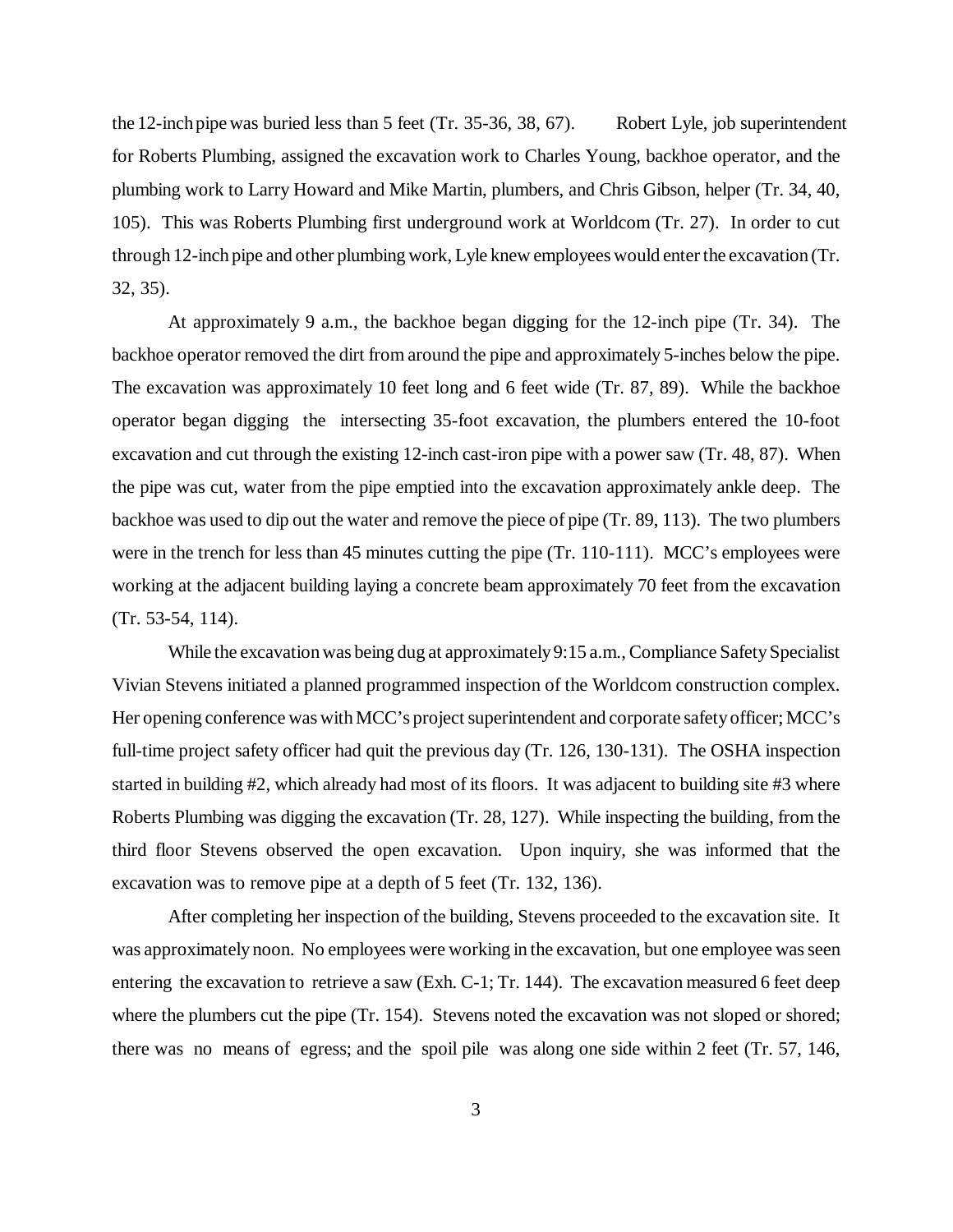152). She described the soil as previously disturbed dry, loose, sandy clay with plasticity and compaction (Tr. 93, 101, 171). Stevens concluded there had been no inspection of the excavation by a competent person (Tr. 78, 99, 147).

As a result of the inspection, a citation was issued to Roberts Plumbing for failing to shore or slope the excavation, for not maintaining the spoil pile more than two feet of the edge, for not having a means of egress, and for failing to have the excavation inspected by a competent person. Roberts Plumbing abated the condition of excavation and did not contest the citation (Tr. 18, 57- 58, 154, 159, 184). Because the excavation was not inspected by a competent person, MCC, as general contractor, received the citation at issue in this proceeding.

## *Discussion*

To prove a violation of a safety standard, the Secretary of Labor must show by a preponderance of the evidence that (1) the cited standard applies, (2) there was noncompliance with the terms of the standard, (3) there was employee exposure or access to the hazard created by the noncompliance, and (4) the employer knew or, with the exercise of reasonable diligence, could have known of the condition. *Kasper Electroplating Corp.,* 16 BNA OSHC 1517, 1521 (No. 90-2866, 1993). The Secretary has the burden of proof.

MCC does not dispute, and the record establishes, that the trench dug by Roberts Plumbing did not comply with the sloping, egress, and spoil pile requirements of the OSHA standards and that employees of Roberts Plumbing were exposed to the condition of the excavation (Tr. 14-15, 184). The Secretary agrees that the employees were in the excavation for less than forty-five minutes at the time of OSHA's inspection (Tr. 236).

#### Failing to Inspect by a Competent Person

The citation alleges "employees were working in a trench excavation that had not been inspected by a competent person prior to the start of work and throughout the shift to evaluate the protective measures necessary to protect employees." Section  $1926.651(k)(1)$  requires: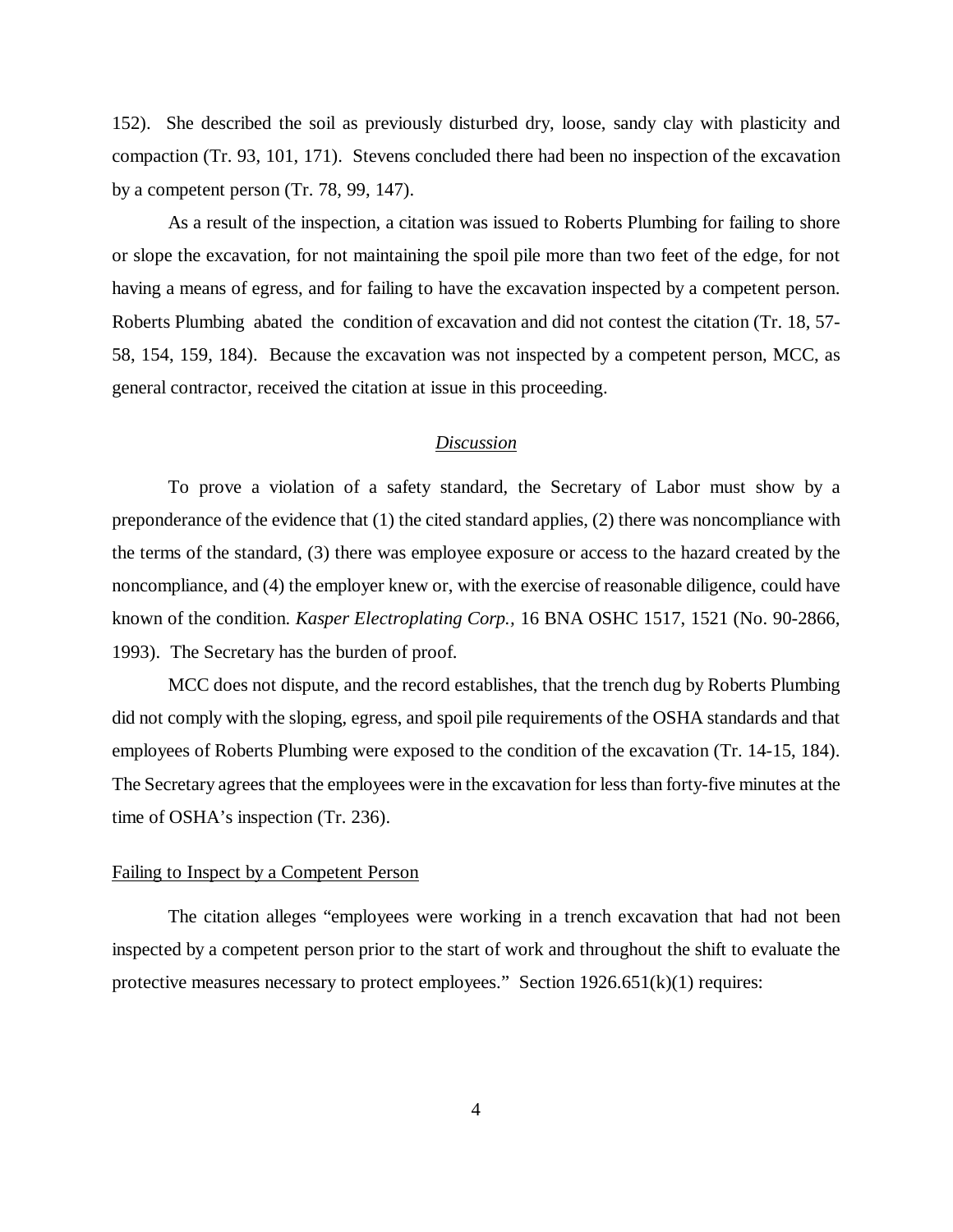Daily inspections of excavations, the adjacent areas, and protective systems shall be made by a competent person for evidence of a situation that could result in possible cave-ins, indications of failure of protective systems, hazardous atmospheres, or other hazardous conditions. An inspection shall also be made after every rainstorm or other hazard increasing occurrence. These inspections are only required when employee exposure can be reasonably anticipated.

A competent person is defined at § 1926.650(b) as:

. . . one who is capable of identifying existing and predictable hazards in the surroundings, or working conditions which are unsanitary, hazardous, or dangerous to employees, and who has authorization to take prompt corrective measures to eliminate them.

MCC does not dispute that the excavation, prior to the start of work, was not inspected by a competent person from MCC. Also, there is no showing that Roberts Plumbing inspected the excavation (Tr. 78, 99, 147). Although experienced, the backhoe operator and plumbers were not shown to be competent persons within the meaning of the standard. They were not designated as competent persons by Roberts Plumbing and were not able to identify the potential hazards or unsafe conditions posed by the excavation (Tr. 95, 100). The lack of shoring or sloping and the failure to maintain the spoil pile away from the edge of the excavation are elementary requirements for a safe excavation. Although compacted soil, the 12-inch pipe was located in previously disturbed soil consisting of clay and sand. Also, once the pipe was cut, several inches of water were released into the excavation.

The requirement of  $\S 1926.651(k)(1)$  for an inspection by a competent person was violated. In defense, MCC asserts the multi-employer worksite defense.

### General Contractor Responsibility

The issue remaining is whether MCC, as general contractor, who did not create or control the excavation work, was responsible for ensuring the excavation was inspected by a competent person prior to the start of work. A general contractor who, as in this case, did not have employees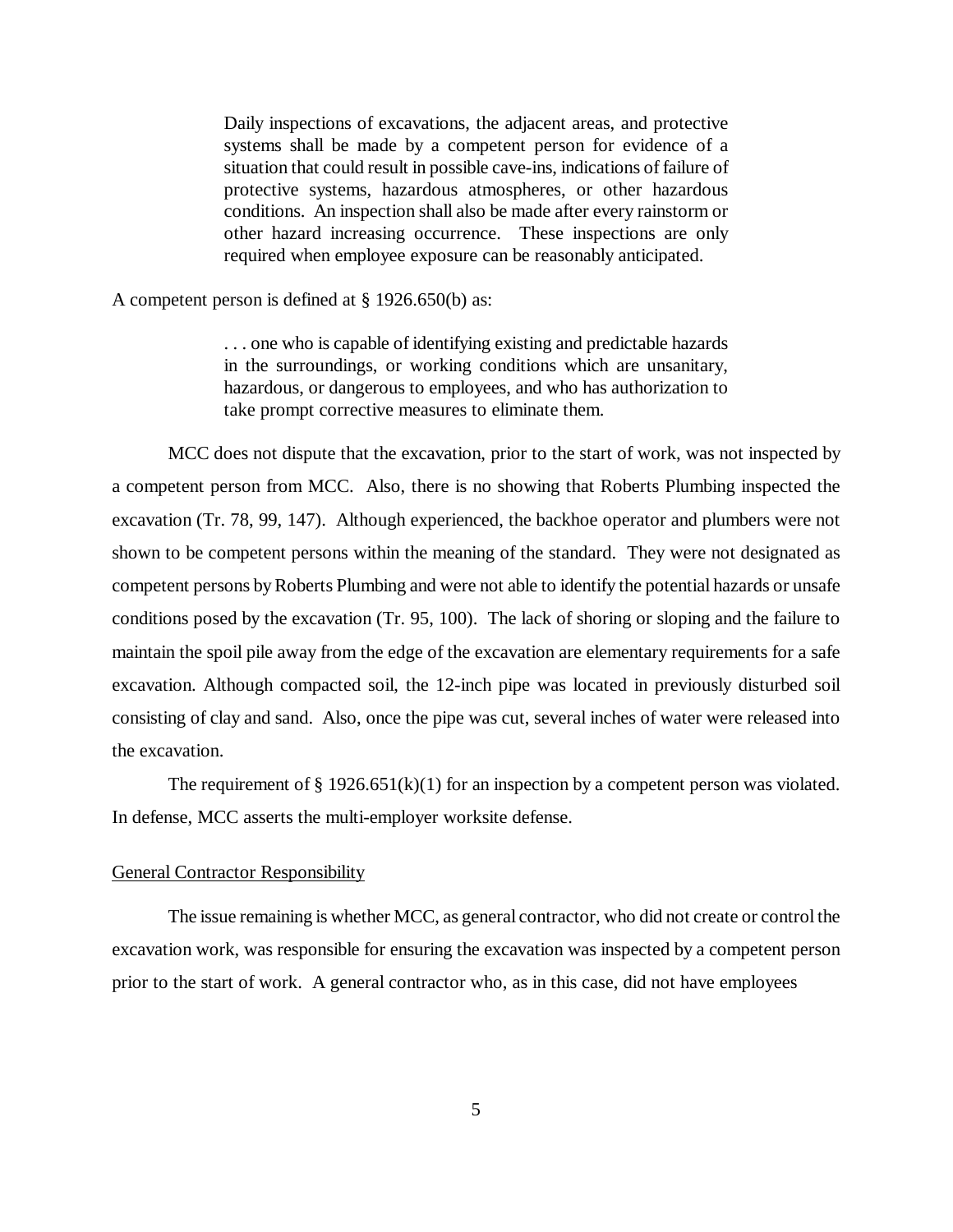exposed<sup>1</sup> and did not create the violative condition is responsible nevertheless for violations of other employers where the general contractor could reasonably be expected to prevent or detect and abate the violation. There is a presumption that the general contractor has sufficient control over its subcontractors to require them to comply with the safety standards and to abate violations. *Gil Haugan d/b/a Haugan Construction Company*, 7 BNA OSHC 2004, 2006 (Nos. 76-1512 & 76- 1513, 1979). Therefore, it is reasonable to expect the general contractor to ensure a subcontractor's compliance with safety standards if the general contractor could reasonably be expected to prevent or detect and abate the unsafe condition by reason of its supervisory capacity. The duty imposed on a general contractor is reasonable. *Knutson Construction Co*., 4 BNA OSHC 1759, 1761 (No. 765, 1976), *aff'd,* 566 F.2d 596 (8th Cir. 1977).

In *Knutson,* the Review Commission relieved a general contractor of liability for failing to detect a one-inch crack on the underside of a scaffolding platform before it collapsed. It was concluded that it was unreasonable to expect a general contractor to detect such a crack. However, in *Blount International Ltd.*, 15 BNA OSHC 1897, 1899 (No. 89-1394, 1992), the Review Commission found it reasonable to expect a general contractor to detect a GFCI problem even though the condition was by nature latent and hidden from view*.* In exercising reasonable diligence, a general contractor may rely in part upon the assurances of subcontractors so long as it has no reason to believe that the work is being performed unsafely. *See Sasser Electric and Manufacturing Co.*, 11 BNA OSHC 2133 (No. 82-178, 1994).

In this case, the record shows MCC contracted with Roberts Plumbing to install plumbing lines and equipment at Worldcom. This later included the underground plumbing work. Roberts Plumbing is an experienced plumbing contractor. It has been in business more than thirty years and has been involved in many underground projects. Roberts Plumbing owns two backhoes, other earthmoving equipment, trench boxes, and shoring equipment (Tr. 190-192). Although Roberts Plumbing received an OSHA citation as a result of this inspection, there is no showing of a history of safety violations. Therefore, based on its experience in underground plumbing work and no

1

Although the Secretary maintains that MCC employees were present at times near the excavation, no employees were in the excavation or shown exposed to the condition of the excavation.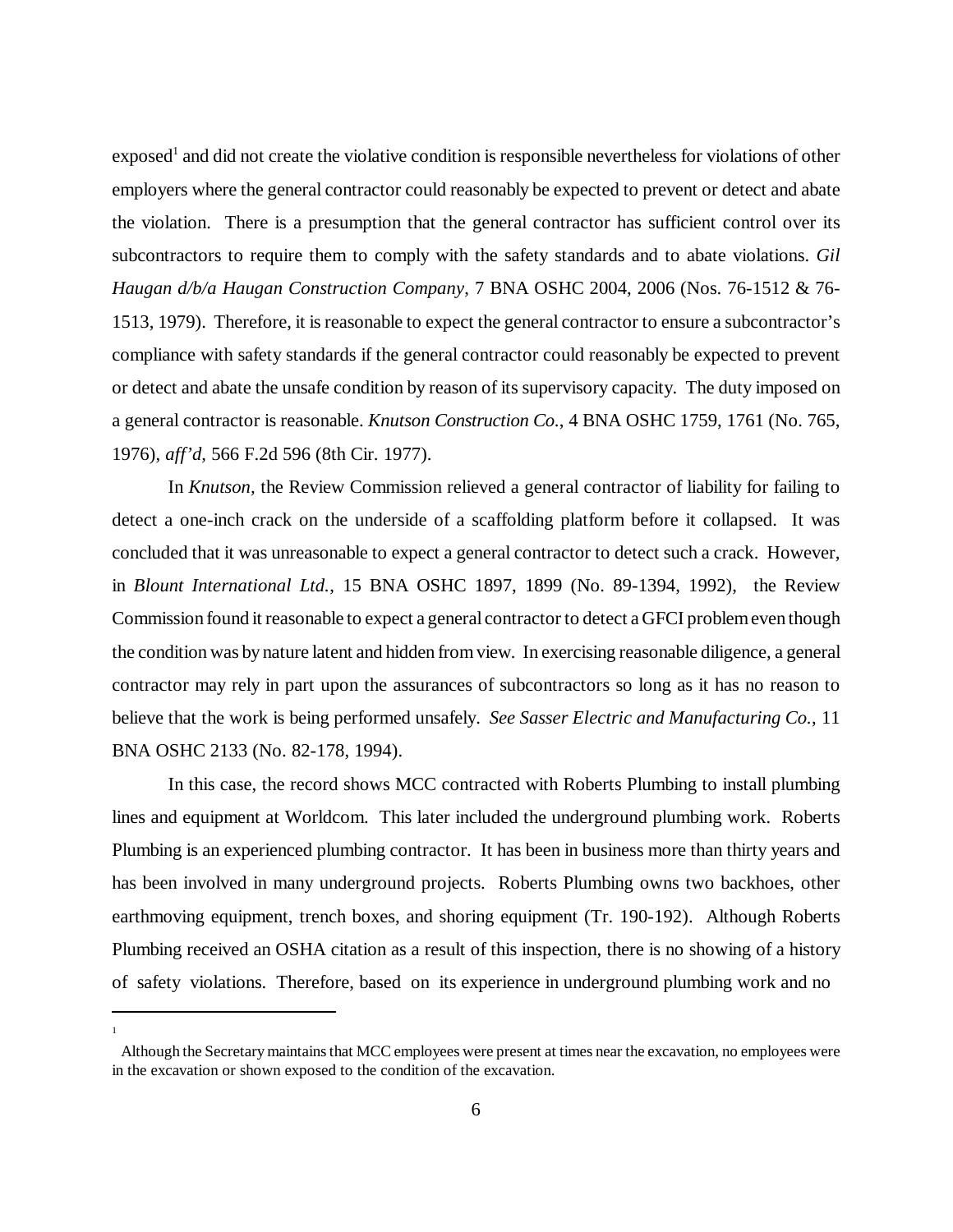previous history of operating unsafely, MCC could reasonably expect Roberts Plumbing to perform safely at Worldcom.

Upon contracting with Roberts Plumbing, MCC required a copy of its safety guide. Roberts Plumbing's safety guide states that excavations are shored and spoil piles are maintained at least 2 feet from the edge of the excavation. Also, the safety guide provides that "daily inspections of excavations shall be made by a competent person" (Exh. R-5; Tr. 73, 75, 177). MCC's program for subcontractors at Worldcom requires subcontractors such as Roberts Plumbing to submit a copy of its safety program. It further requires contractor compliance with the excavation safety standards including "daily inspections of excavations and trenches" to insure stability (Exh. R-5). Therefore, when MCC instructed Roberts Plumbing to replace the underground pipe, MCC could reasonably expect Roberts Plumbing to comply with its safety guide and the excavation requirements, including an inspection by a competent person. MCC's alleged previous warning of the backhoe operator for failing to maintain the spoil pile more than 2 feet from the edge is not given weight and is not shown as an indication of continued potential unsafe activity (Tr. 155, 186). The project safety officer who issued the warning had quit the day prior to OSHA's inspection and did not testify.

Although a general contractor may reasonably rely on the expertise of a contractor with no evidence of previous unsafe activity, the general contractor is still not relieved of its responsibility to assure safe working conditions by the contractor if it could reasonably detect an unsafe condition. The general contractor has a duty to regularly inspect the worksite to assure compliance and is charged with constructive knowledge of conditions that could be detected through an inspection of the worksite. An employer must make a reasonable effort to anticipate the particular hazards to which its employees may be exposed in the course of their scheduled work. *Automatic Sprinkler Corp. of America*, 8 BNA OSHC 1384, 1387 (No 76-5089, 1980); *Pace Constr. Corp*., 14 BNA OSHC 2216, 2221 (No. 86-758, 1991).

In this case, it was not shown MCC could have reasonably detected that the excavation was not inspected by a competent person. Roberts Plumbing was assigned the underground work on the morning of OSHA's inspection. This was Roberts Plumbing's first underground project. It anticipated the excavation to be less than 5 feet deep. Also, while Roberts Plumbing was involved